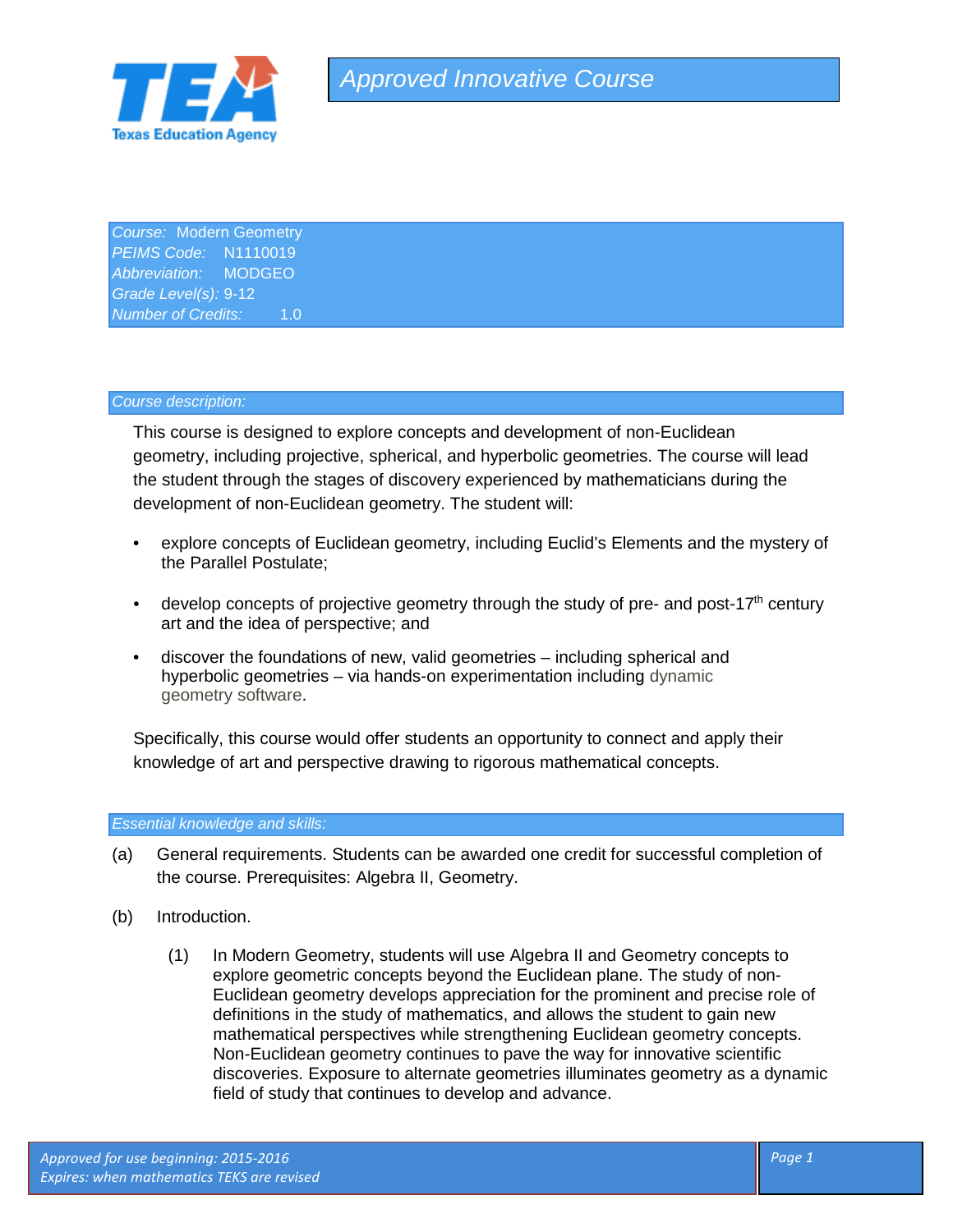

- (2) Students will use problem solving and technology to "discover" and justify (prove) non-Euclidean geometry concepts, including concepts of projective geometry, spherical geometry, and hyperbolic geometry. The students will explore the historical development and impact of modern geometry, and make connections to art and science.
- (c) Knowledge and skills.
	- (1) Euclidean geometry. The student interprets the definitions and postulates outlined in Euclid's Elements, and uses these concepts to explore constructions with the straight edge and compass. The student is expected to:
		- (A) demonstrate an understanding of the historical context of Euclid's Elements, including the importance of the Parallel Postulate and its role in the development of non-Euclidean geometry;
		- (B) interpret various propositions in Euclidean geometry using the definitions and postulates in Euclid's Elements; and
		- (C) analyze geometric constructions and propositions using only the straight edge and compass.
	- (2) Projective geometry. The student uses an understanding of Euclidean geometry to develop axioms of projective geometry, understand the historical context of projective geometry, and connect concepts of projective geometry to perspective art. The student is expected to:
		- (A) compare and contrast axioms of Euclidean geometry to the axioms of projective geometry, including the Parallel Postulate and the projective axiom;
		- (B) understand the historical context of projective geometry and its connection to the development of art and perspective drawing during the Renaissance;
		- (C) create and analyze projective constructions by applying the notion that parallel lines meet at a point at infinity;
		- (D) explore the principle of duality by replacing the word point in a theorem by the word line and proving the validity of the theorem;
		- (E) justify classic theorems of projective geometry such as Pappus' Theorem, Desargues' Theorem, and Pascal's theorem using dynamic geometry software; and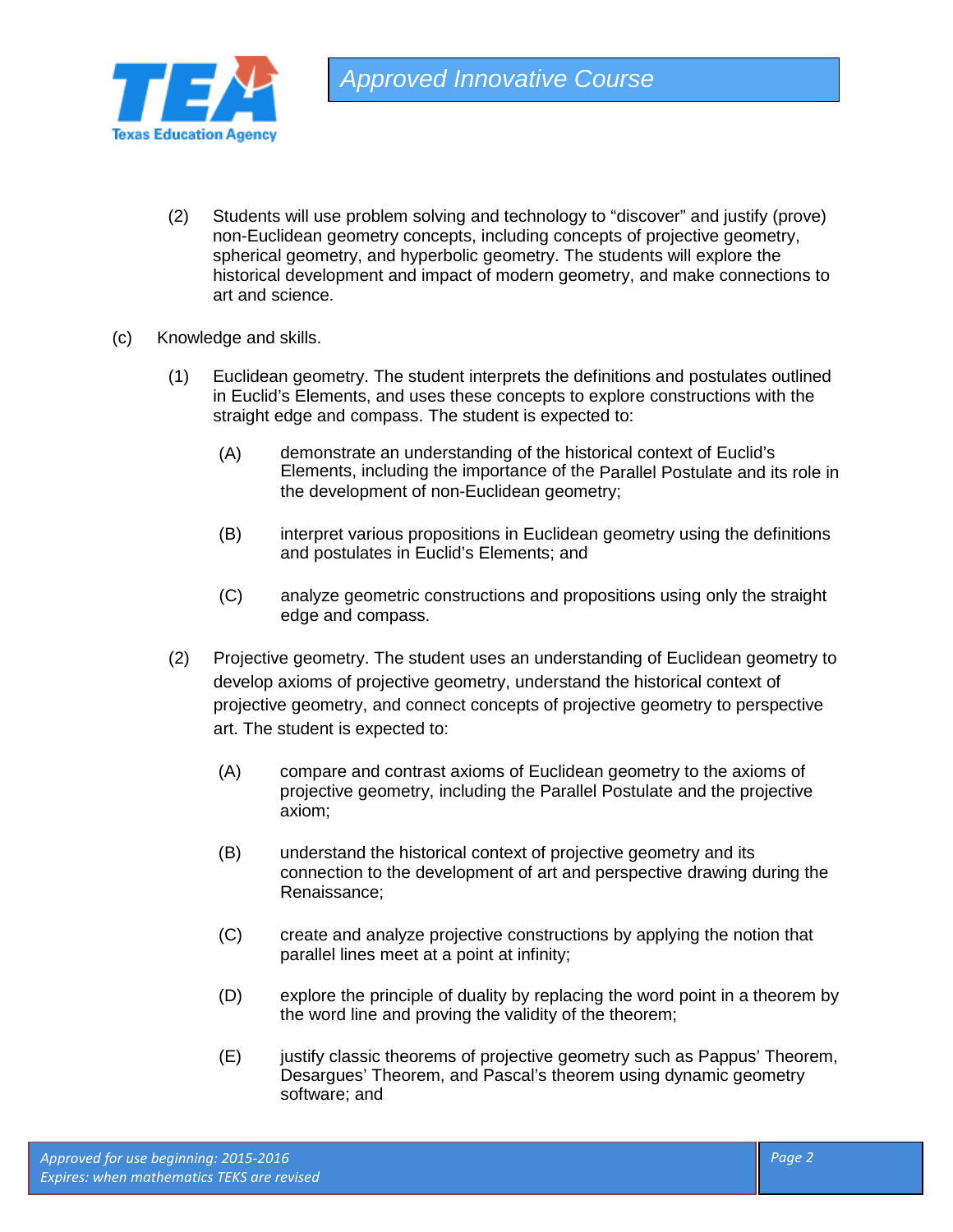

- (F) use concepts of projective geometry to explore conic sections.
- (3) Spherical geometry. The student translates geometric concepts from Euclidean geometry onto the sphere and formulates axioms of spherical geometry. The student is expected to:
	- (A) develop an understanding of key definitions such as point, line, antipodal point, and lune using spherical models;
	- (B) make conjectures about parallel and perpendicular lines as they exist on the sphere;
	- (C) define the Parallel Postulate as it exists in spherical geometry and justify why parallel lines do not exist on the sphere;
	- (D) find the area of figures on the surface of a sphere, including lunes and triangles;
	- (E) derive the area formulas for lunes and spherical triangles using a constructionist approach and an algebraic approach; and
	- (F) determine that the angle sum of a spherical triangle is greater than 180 degrees using models.
- (4) Hyperbolic geometry. The student translates geometric concepts from Euclidean geometry onto the hyperbolic plane and formulates axioms of hyperbolic geometry. The student is expected to:
	- (A) compare and contrast axioms of Euclidean geometry to the axioms of hyperbolic geometry, including the Parallel Postulate and the hyperbolic axiom;
	- (B) develop an understanding of key definitions such as point, line, parallel lines, and perpendicular lines using various models of hyperbolic geometry, including the Poincare Disc Model;
	- (C) analyze the properties and historical context of the Saccheri Quadrilateral; and
	- (D) analyze properties of hyperbolic triangles using models.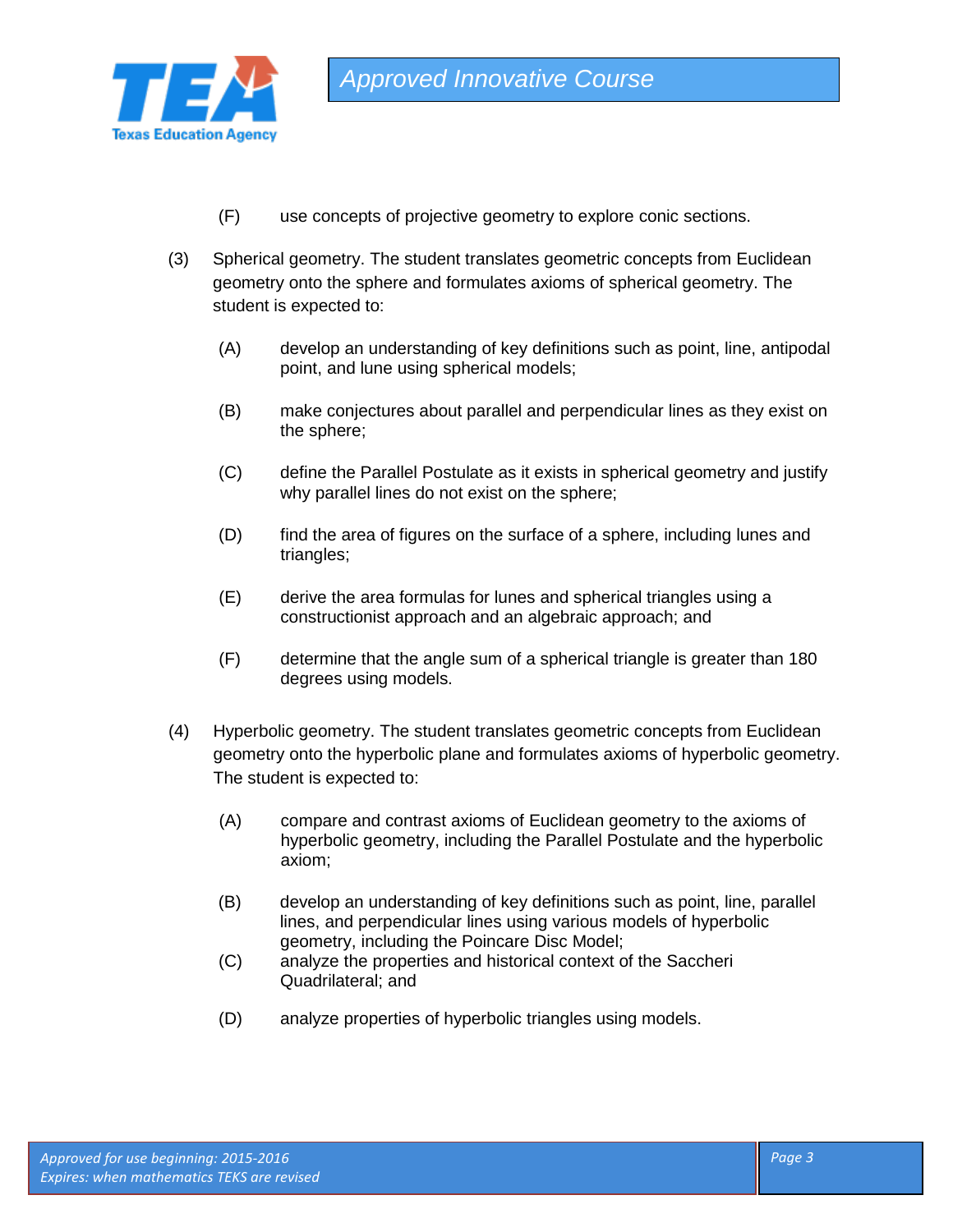

*Approved Innovative Course*

*Description of specific student needs this course is designed to meet:*

This course provides an opportunity for students to directly connect concepts of art and perspective to advanced mathematical ideas, thus offering relevance for and promoting interest in mathematical concepts.

The study of modern geometry will expose students to new ways of thinking about mathematical concepts while reinforcing traditional concepts in geometry, with the hope that exposure to modern geometry may encourage and inspire students to pursue further studies in mathematics.

*Major resources and materials:* 

*(1) Experiencing Geometry, 3/E David W. Henderson, Cornell University Daina Taimina, Cornell University*

*ISBN-10: 0131437488 ISBN-13: 9780131437487*

*Publisher: Prentice Hall Copyright: 2005 Format: Paper; 432 pp Published: 07/28/2004*

*(2) Euclid's Elements (available on-line at [http://cs.clarku.edu/~djoyce/java/elements/elements.html](http://cs.clarku.edu/%257Edjoyce/java/elements/elements.html) )*

*(3) Survey of Classical and Modern Geometries, A: With Computer Activities Arthur Baragar, University of Nevada, Las Vegas*

*ISBN-10: 0130143189 ISBN-13: 9780130143181*

*Publisher: Prentice Hall Copyright: 2001 Format: Paper; 370 pp Available on Demand*

## *Other Resources:*

*Geometer's Sketchpad (or other dynamic geometry software)*

*Artwork: Images of artwork drawn without perspective (pre-Renaissance) and with perspective (Renaissance – present day).*